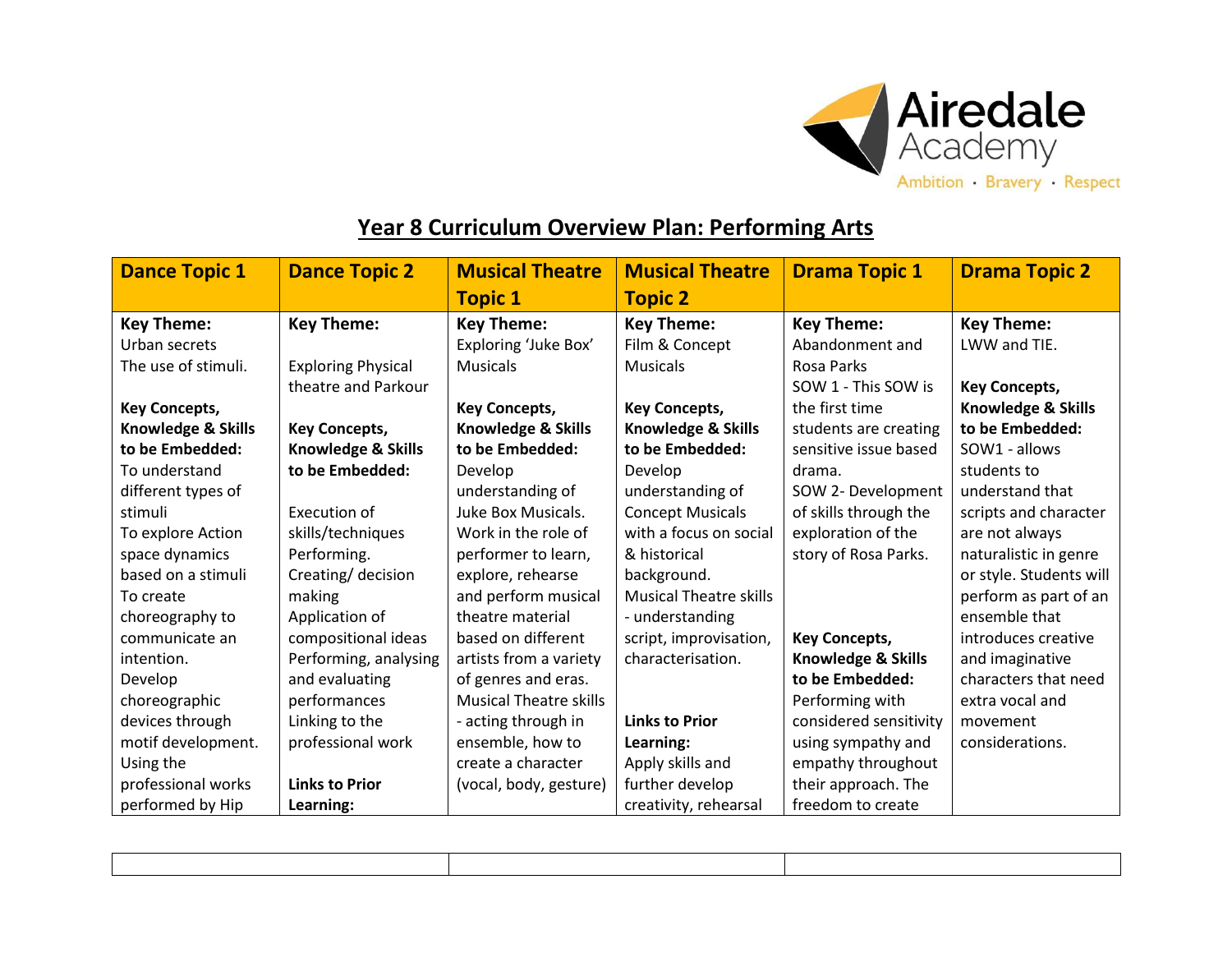

| hop company Boy             |                             | Practical exploration         | and performance          | their own dialogue       | <b>Links to Prior</b>    |
|-----------------------------|-----------------------------|-------------------------------|--------------------------|--------------------------|--------------------------|
| Blue Entertainment,         | Safety in the studio        | of Our House and              | skills from what is      | through devising         | Learning:                |
| including the five and      | <b>Execution of Action</b>  | Mamma Mia.                    | previously taught.       | means that they          | Script work,             |
| the prophecy of             | Space and Dynamics          | <b>Musical Theatre skills</b> |                          | need to be mature        | Improvisation, still     |
| Prana and                   |                             | - use of gesture, gait,       |                          | and thoughtful.          | images (DELTA),          |
| emancipation of             | <b>Key Assessment</b>       | voice, body to create         | <b>Key Assessment</b>    |                          | Monologues,              |
| expressionism.              | Pieces:                     | a credible character.         | Pieces:                  |                          | Sustained focus, Role    |
|                             | Mid term review with        |                               |                          | <b>Links to Prior</b>    | Play, Rehearsal.         |
| <b>Links to Prior</b>       | whole class feedback        | <b>Links to Prior</b>         | Mid term review with     | Learning:                |                          |
| Learning:                   | Filmed assessment           | Learning:                     | whole class feedback     | Devising in year 7.      |                          |
| Developing an               | and the end of the          | Safety in the studio          | Filmed assessment        |                          | <b>Key Assessment</b>    |
| understanding of            | unit                        | <b>Types of Musicals</b>      | and the end of the       |                          | <b>Pieces:</b>           |
| <b>ACTIONS, SPACE &amp;</b> |                             | Further development           | unit                     | <b>Key Assessment</b>    | Mid term review with     |
| <b>DYNAMICS</b>             | <b>Tier 3 Vocabulary</b>    | of practical Musical          |                          | <b>Pieces:</b>           | whole class feedback     |
|                             | Vault:                      | Theatre skills                | <b>Tier 3 Vocabulary</b> | Mid term review with     | Filmed assessment        |
| <b>Key Assessment</b>       |                             | explored in year 7.           | Vault:                   | whole class feedback     | and the end of the       |
| <b>Pieces:</b>              | Manipulation                |                               |                          | Filmed assessment        | unit                     |
|                             | Contact                     |                               | Improvisation            | and the end of the       |                          |
| Mid term review with        | forces                      | <b>Key Assessment</b>         | Characterisation         | unit                     |                          |
| whole class feedback        |                             | Pieces:                       | Script                   |                          | <b>Tier 3 Vocabulary</b> |
| Filmed assessment           | <b>Reading Exposure:</b>    | Mid term review with          |                          |                          | Vault:                   |
| and the end of the          |                             | whole class feedback          | <b>Reading Exposure:</b> | <b>Tier 3 Vocabulary</b> | Split screen, choral     |
| unit                        | Own research into           | Filmed assessment             | Reading script for       | Vault:                   | speaking                 |
|                             | parkour                     | and the end of the            | understanding,           | Teacher in role          |                          |
|                             | PowerPoint slides in        | unit                          | Research and lyrics      | Hot Seating.             |                          |
|                             | class                       |                               | from Hairspray and       |                          |                          |
| <b>Tier 3 Vocabulary</b>    |                             | <b>Tier 3 Vocabulary</b>      | Little Shop of           |                          |                          |
| Vault:                      | <b>Strategies to enable</b> | Vault:                        | Horrors.                 |                          | <b>Reading Exposure:</b> |
|                             | new concepts,               | Juke Box                      |                          | <b>Reading Exposure:</b> |                          |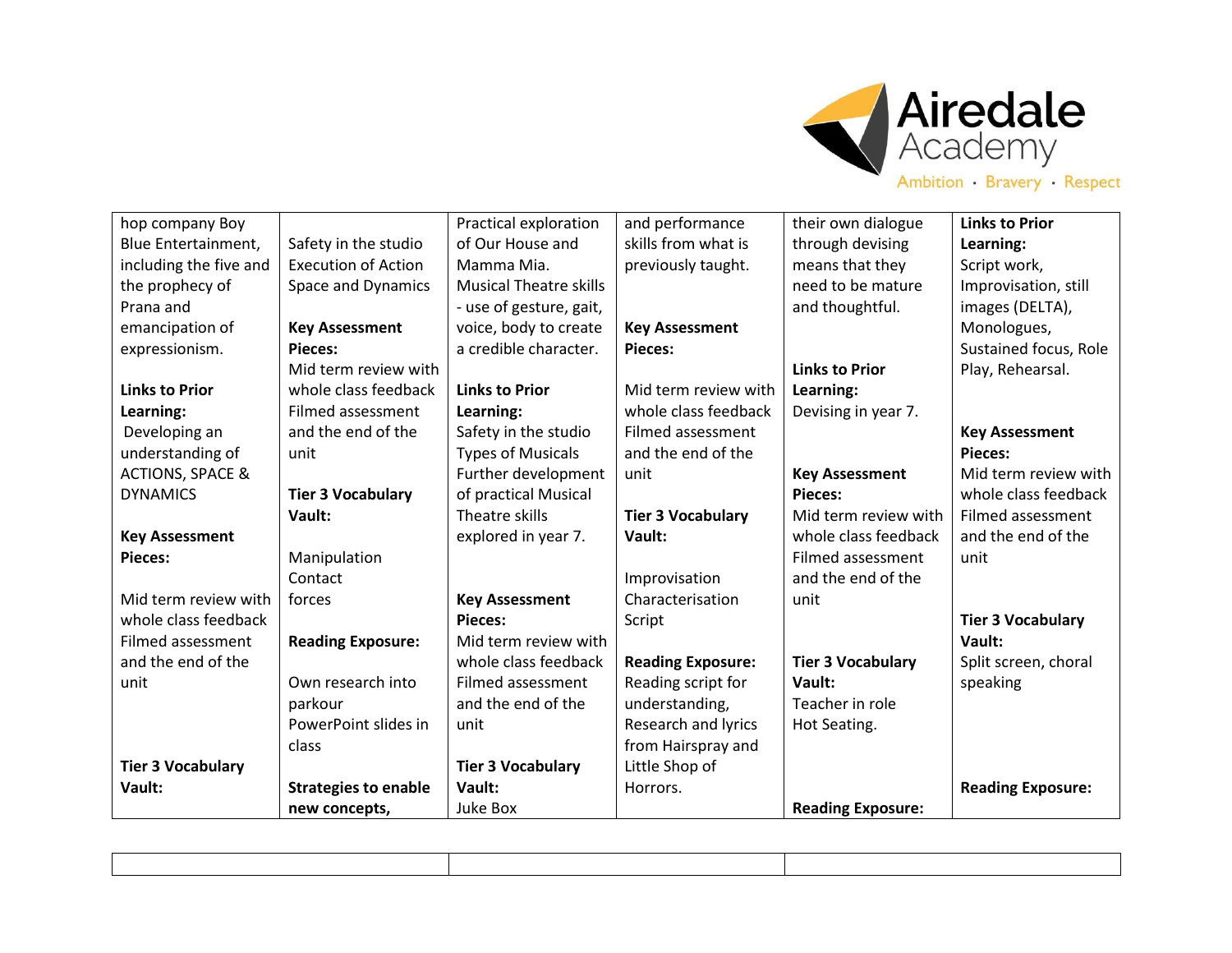

|  |  |  |  |  |  | Ambition Bravery Respect |  |  |  |  |
|--|--|--|--|--|--|--------------------------|--|--|--|--|
|--|--|--|--|--|--|--------------------------|--|--|--|--|

| Choreography                | knowledge & skills     | Artist                      | <b>Strategies to enable</b> | Reading the script for      | Reading the script for      |
|-----------------------------|------------------------|-----------------------------|-----------------------------|-----------------------------|-----------------------------|
| Appreciation                | to embed in long-      | Genre                       | new concepts,               | understanding.              | understanding.              |
| relationships               | term memory:           |                             | knowledge & skills          |                             |                             |
| Stimuli                     |                        | <b>Reading Exposure:</b>    | to embed in long-           |                             |                             |
| Intention                   |                        |                             | term memory:                |                             |                             |
|                             | Workshops to           | Scripts and lyrics          |                             | <b>Strategies to enable</b> | <b>Strategies to enable</b> |
| <b>Reading Exposure:</b>    | explore creativity     | from Our House (by          | Workshops and               | new concepts,               | new concepts,               |
|                             | with performance       | Madness) and                | rehearsals to learn &       | knowledge & skills          | knowledge & skills          |
| Choreographic               | opportunities in class | Mamma Mia (by               | explore Musical             | to embed in long-           | to embed in long-           |
| intention of                | for peer and self      | Abba)                       | Theatre works with          | term memory:                | term memory:                |
| professional works          | assessment.            | <b>Strategies to enable</b> | different contexts          |                             | Workshops                   |
|                             | Rehearsal and          | new concepts,               | both socially and           | Workshops                   | Devising using              |
| <b>Strategies to enable</b> | mental skill           | knowledge & skills          | historically.               | Devising using              | strategies in different     |
| new concepts,               | development            | to embed in long-           | Performance                 | strategies in different     | contexts.                   |
| knowledge & skills          | Research tasks         | term memory:                | opportunities in            | contexts.                   |                             |
| to embed in long-           | Do it now recall       |                             | classwork for peer          |                             |                             |
| term memory:                | Questioning            | Workshops and               | and self assessment.        |                             |                             |
|                             |                        | rehearsals to learn &       | Research tasks              |                             |                             |
| Workshops to                |                        | explore different           | Do it now recall            |                             |                             |
| explore creativity          |                        | styles and genres of        | Questioning                 |                             |                             |
| with performance            |                        | Musical Theatre.            |                             |                             |                             |
| opportunities in class      |                        | Performance                 |                             |                             |                             |
| for peer and self           |                        | opportunities in            | Remote and                  |                             |                             |
| assessment.                 |                        | classwork for peer          | promoted personal           |                             |                             |
| Rehearsal and               |                        | and self assessment.        | research study -            |                             |                             |
| mental skill                |                        | Research tasks              | Create a profile of         |                             |                             |
| development                 |                        | Do it now recall            | different Musical           |                             |                             |
| Research tasks              |                        | Questioning                 | Theatre                     |                             |                             |
| Do it now recall            |                        |                             | performances with           |                             |                             |